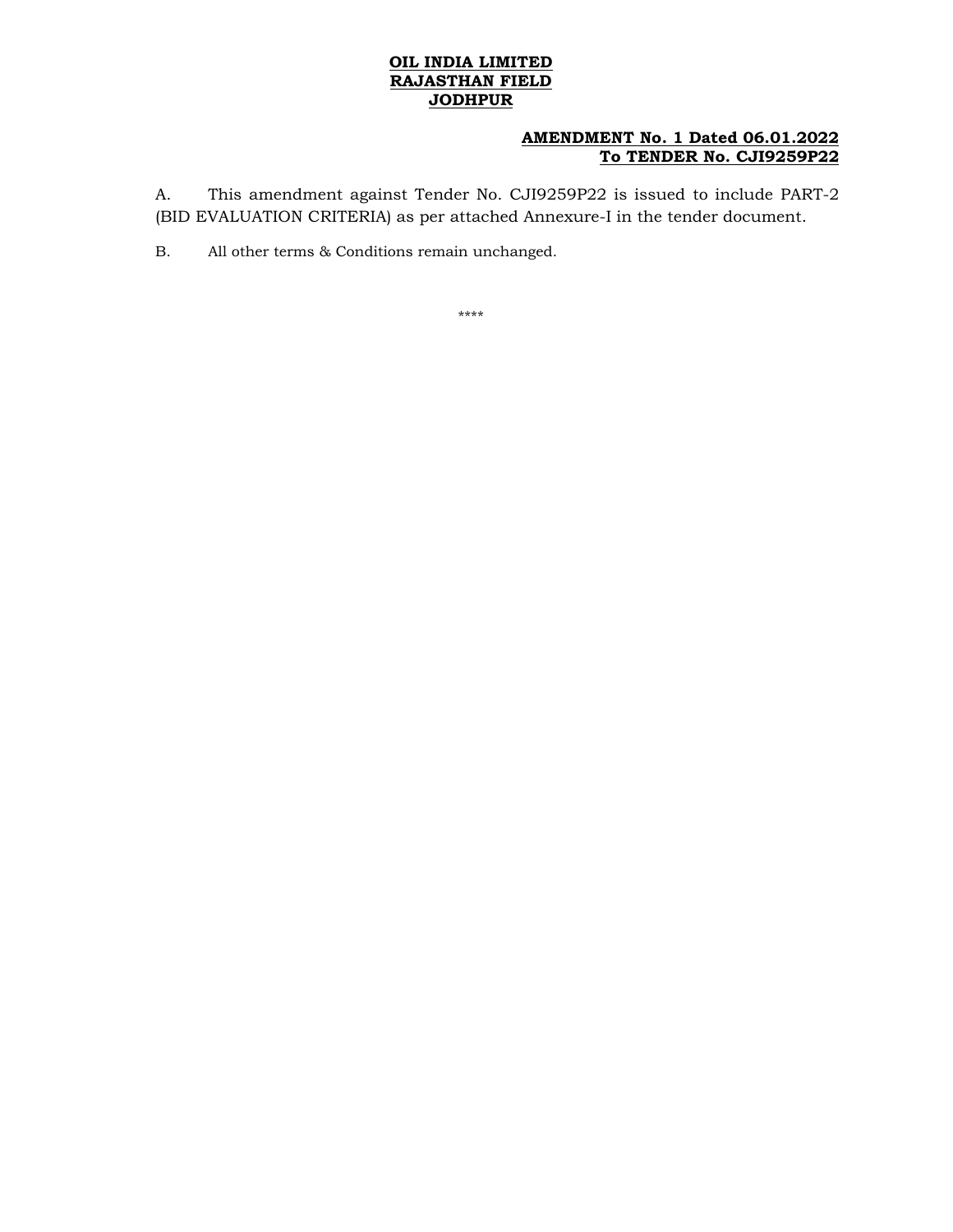#### ANNEXURE-I

## **PART-2**

## **BID EVALUATION CRITERIA (BEC)**

#### **FOR MUD ENGINEERING AND DRILLING WASTE MANAGEMENT SERVICES**

- A) BID REJECTION CRITERIA: The bid shall conform generally to the specifications and terms and conditions given in the bidding documents. Bids will be rejected in case services offered do not conform to the required parameters stipulated in the technical specifications. Not-withstanding the general conformity of the bid to the stipulated specifications, the following requirements will have to be particularly met by the bidders without which the same will be considered as nonresponsive and rejected.
- 1.0 TECHNICAL: Bidders must meet the following criteria:
- 1.1 Bidder: The Bidder must be incorporated in India and must maintain minimum 20% local content for the offered services. With regard to calculation of local content and submission of documents during bidding & execution of contracts, provision of Purchase Preference Policy (Linked with Local Content) shall be applicable. If such local content is not maintained during execution of contract, OIL reserves the right to invoke the Performance Securities submitted by the bidding and supporting companies.
- 1.1.1 Bidder can be any proprietorship firms, partnership firms, private limited companies, Public limited companies including PSUs, Consortium or incorporated Joint Venture (JV) meeting the Bid Evaluation Criteria as mentioned below.
- 1.2 Experience of Bidder:
- (i) The bidder should be in business of providing Mud Engineering services and Drilling Waste Management services in-house to E&P operators during past five (05) years reckoned from the original stipulated bid closing date of the tender. Drilling Waste Management Services, however, can be outsourced by the bidder through tie-up/consortium; but the outsourced party should have rendered Drilling Waste Management services for past Five (05) years reckoned from original stipulated bid closing date of the tender. The bidder should furnish documentary evidence including all information of one Contract/job carried out by them during the above period.
- (ii) Bidder should have provided Mud Engineering and Drilling Waste Management services for **minimum 5 (five) numbers of exploratory wells** in the past seven (7) years reckoned from the original stipulated bid closing date of the tender. The bidder is required to submit documentary evidence of such 5 (five) wells including but not limited to depth, mud system used in different stages, mud related down hole problems faced, if any, their solution etc.
- (iii) The bidder must have experience of providing mud engineering service using environment friendly mud system like  $K_2SO_4$ -KOH-PHPA / Salt saturated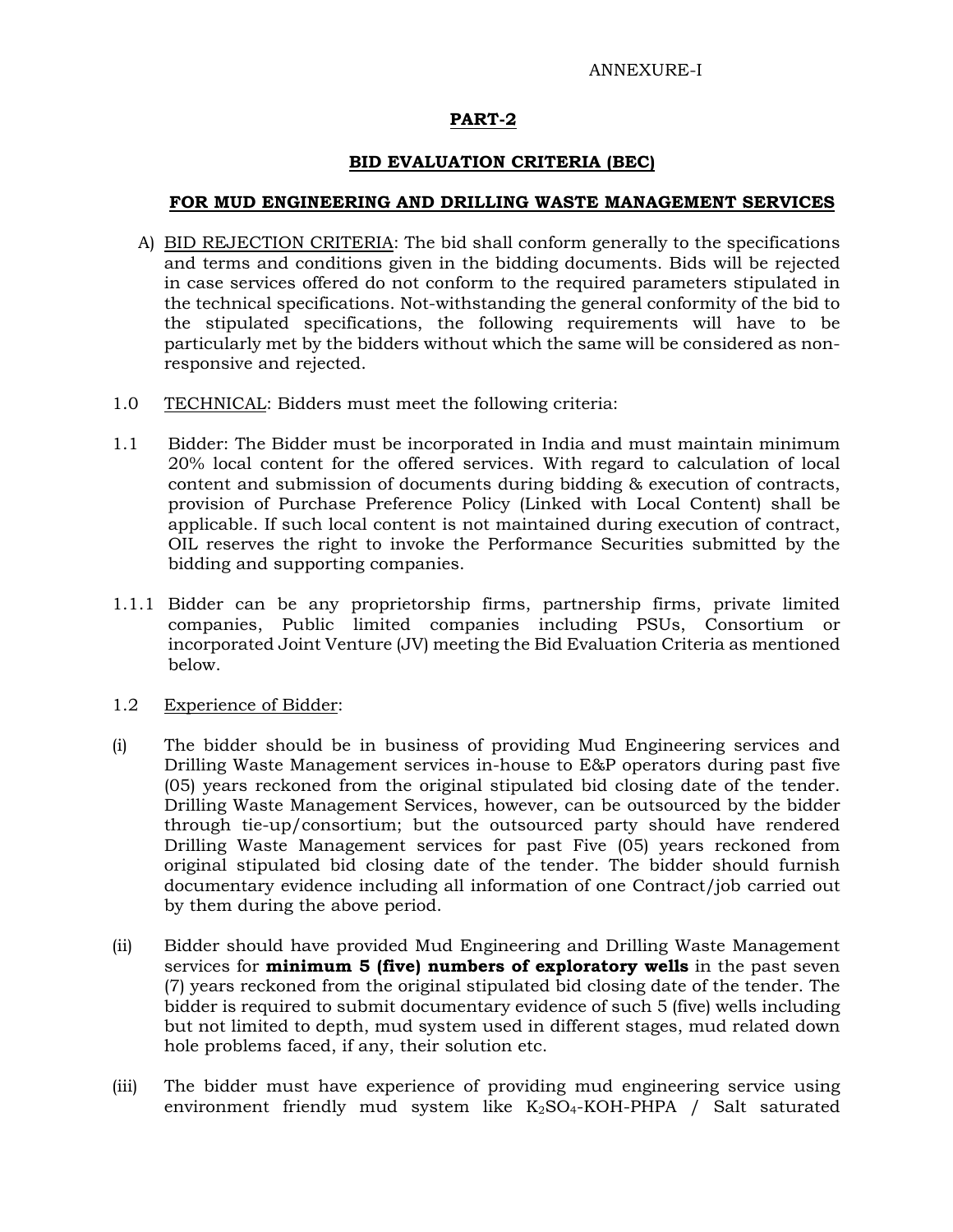polymer, NDDF etc. for at least two (02) exploratory wells in past seven (07) years.

- 1.3 Experience of Bidder's Personnel:
- (i) Deployment of competent personnel, as required for the service, should have minimum five (05) years of experience for lead mud engineer out of which at least three (03) years in handling mud system independently in exploratory wells and three (03) years for second mud engineer. Bidder to categorically confirm in their technical bid that the lead mud engineer shall have requisite experience as specified above, as on the date of their mobilization.
- (ii) Deployment of one (01) qualified waste management supervisor, as required for the service should have minimum five (05) years of experience in Drilling Waste Management (DWM) system. The DWM operators must have minimum three (03) years of experience in DWM systems. Bidder to categorically confirm in their technical bid that the waste management supervisor shall have requisite experience as specified above, as on the date of their mobilization.
- 1.4 Other Requirements:
	- (i) The bidder should submit Mine Safety Data Sheet (MSDS) and specification of chemicals at the time of bid submission without which the bid will not be considered for bid evaluation.
	- (ii) The bidder must submit the necessary certificates from competent authorities indicating the suitability of the use of their proposed equipment in oil well drilling sites/ hazardous area.
	- (iii) The competent personnel deployed for Mud Engineering and Drilling Waste Management services should be fluent in English language, both written and spoken.
	- (iv) All the documents, certificates, information in support of meeting above criteria must be submitted along with the Technical bid.
- 1.5 MOBILIZATION SCHEDULE: The bidder must be in a position to mobilize the services as under: -

| Particulars                                                                                                                                | <b>Mobilization Time</b>                                     |
|--------------------------------------------------------------------------------------------------------------------------------------------|--------------------------------------------------------------|
| Mobilization of tools, equipment, accessories,<br>consumables & associated Services as per Within 90 days of Mobilization<br>Scope of work | notice issued by Company                                     |
| Mobilization of Contractor's Personnel                                                                                                     | days of Mobilization<br>Within 7<br>notice issued by Company |
| Mobilization of tools, equipment, accessories,<br>consumables & associated Services as per notice issued by Company                        | Within 30 days of Mobilization                               |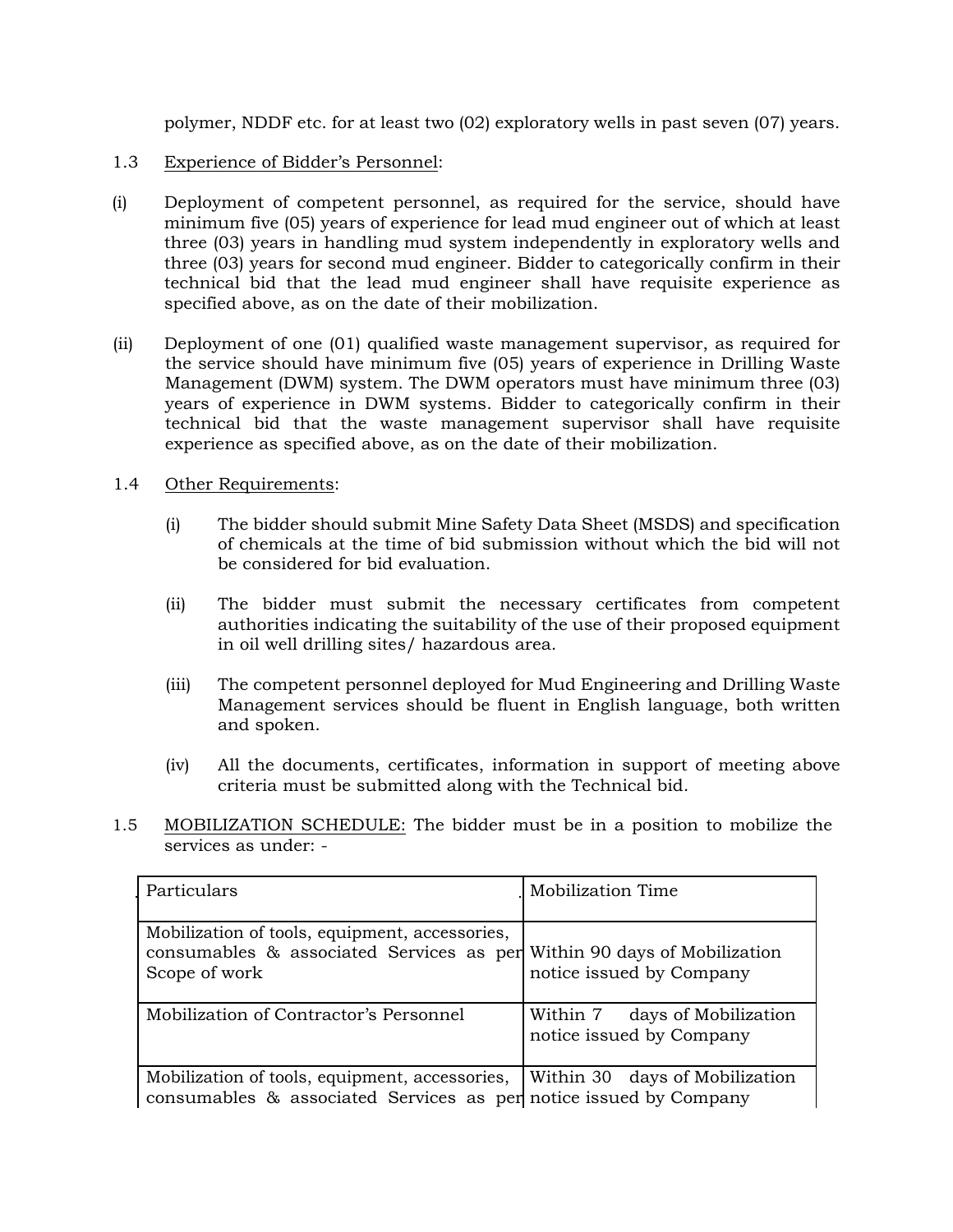| Scope of work on Call Out.                                                           |                                                            |
|--------------------------------------------------------------------------------------|------------------------------------------------------------|
| Interim remobilization of tools, equipment,<br>accessories, consumables & associated | Within 30 days of Mobilization<br>notice issued by Company |
| Services as per Scope of Work                                                        |                                                            |

- 1.6 **Indian Joint Venture Company as bidder**: In case the bidder is bidding through a Joint Venture, then either the Indian bidder or its Joint Venture partner must meet the criteria under clause **1.2 & 1.3** above. The Joint Venture shall maintain minimum 20% local content as mentioned in clause 1.1 above.
- 1.6.1 Indian bidders quoting based on joint venture, shall submit a Memorandum of Association (MOA) with their joint venture partner clearly indicating their roles and responsibilities under the scope of work, which shall also be addressed to OIL and remain valid and binding throughout the contract period, including extension if any.
- 1.7 **Indian Joint Venture Companies:** Indian bidders whose proposal for joint venture involves foreign equity participation or payment of royalty and / or lump sum for technical know-how and wherever Govt. approval is necessary, are required to submit copy of Govt. approval, on their application submitted to SIA (Secretariat for Industrial Assistance), prior to the date of price bid opening. Bidder must submit along with their technical bid Memorandum of Understanding (MOU)/Agreement with their Joint venture partner (in case of Joint venture) clearly indicating their roles & responsibilities under the scope of work.
- 1.7.1 MOU/Agreement concluded by the bidder with joint venture partner (in case of Joint Venture), must also be addressed to the Company, clearly stating that the MOU Agreement is applicable to this tender and shall be binding on them for the entire contract period. Notwithstanding the MOU/Agreement, the responsibility of completion of job under this contract will be with the bidder.
- 1.7.2 The MOU/Agreement should be legally valid i.e. it should be on a non-judicial stamp paper and notarized. In case of involvement of overseas partners/members, the MOU / Agreement should be notarised / endorsed by Indian Embassy.
- 1.8 **Bidding Through Technical Collaboration**: In case, the Bidder is an Indian Company bidding through technical collaboration, the bidder should meet the experience criteria as per clause 1.2 & 1.3 above. The Indian Bidder shall maintain minimum 20% local content as mentioned in clause 1.1 above.
- 1.8.1 Also, in case the Indian Company does not meet the minimum experience criteria as per para (i) of (iv) of clause 1.2 & 1.3 above, they may also submit the bid on the strength of Technical Collaborator (in case of technical collaboration). However, Technical collaborator at its own shall meet the laid down experience criteria and not based on collaboration with some other firm(s). Also, the Indian company (in case of technical collaboration) must meet the financial criteria under Clause No. 2.1 and 2.2 below.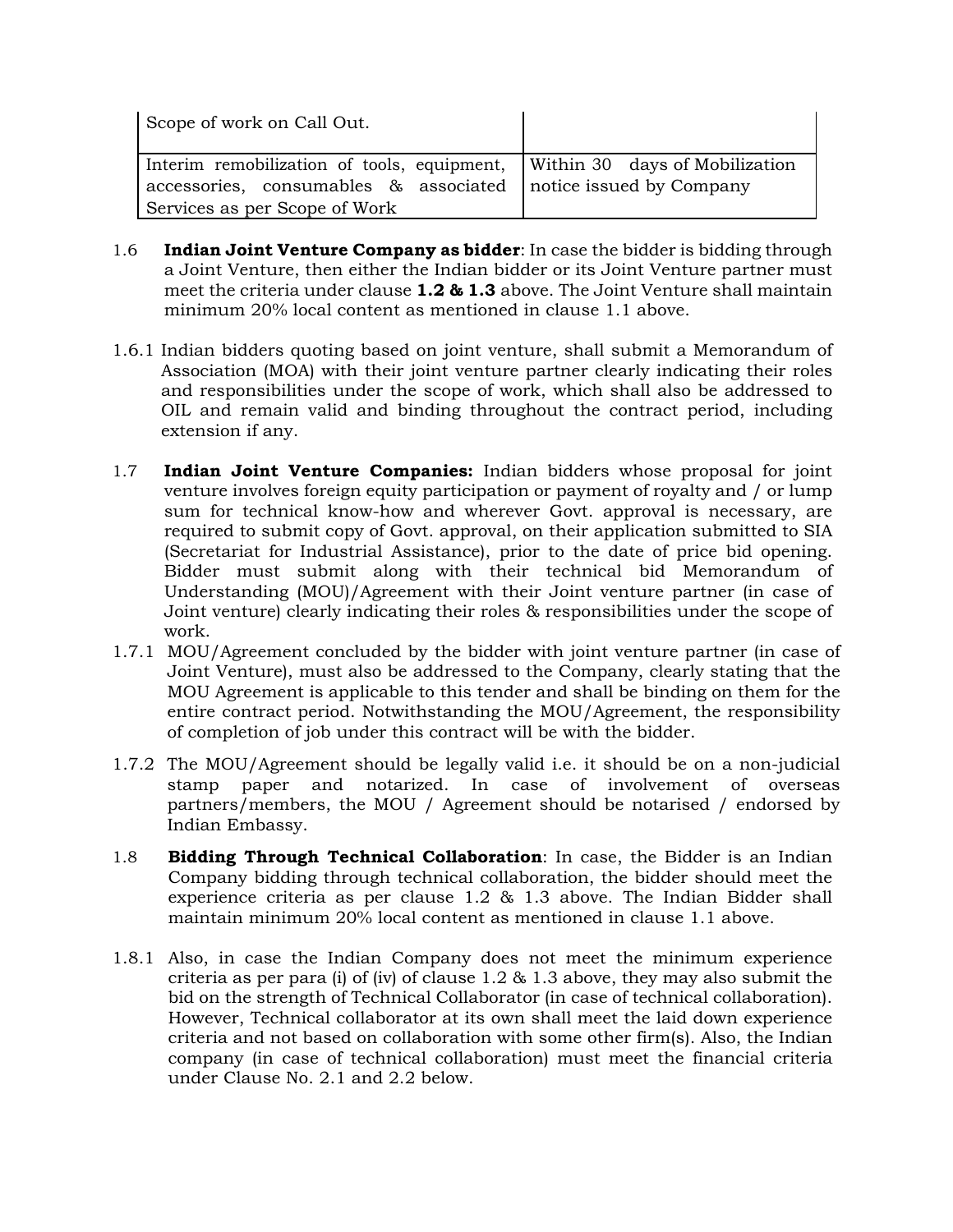- 1.8.2 Indian bidders quoting based on technical collaboration, shall submit a Memorandum of Understanding (MOU) with their technical collaborator clearly indicating their roles and responsibilities under the scope of work, which shall also be addressed to OIL and remain valid and binding throughout the contract period, including extension if any.
- 1.9 **Bidder as a Consortium:** In case the Bidder is a Consortium of Companies (leader of the consortium should be incorporated in India and the Consortium shall maintain minimum 20% local content as mentioned above. The following requirements must be satisfied by the Bidder:
	- (a) The leader of the Consortium must submit bid on behalf of consortium of Bidders. Memorandum of Understanding (MOU) between the Consortium members duly executed by the CEO/Authorized person and certified by the competent authority of the respective organization of the consortium members and notarized, must accompany the bid which should clearly define role/scope of work of each partner/member and should clearly define the leader of consortium and also authorize the leader for signing and submission bid on their behalf. Memorandum of Understanding (MOU) must also state that all the members of consortium shall be jointly and severally responsible for discharging all obligations under the Contract. However, the Leader of the Consortium must submit an undertaking along with the technical bid towards unconditional acceptance of full responsibility for executing the "Scope of Work" of this bid document. In case of award, such MOU shall be kept valid through the entire contract period, including extensions, if any. The following provisions should also be incorporated in the MOU executed by the members of the Consortium.
	- (b) Only the Leader of the consortium should register in the e-tender portal and submit bid on behalf of the Consortium. The other members of the Consortium shall ratify all the acts and decisions of the Leader of Consortium, which are taken in connection with and/or during the evaluation of the tender and execution of the contract.
	- (c) The Bid Security undertaking shall be in the name of the Leader of the consortium on behalf of consortium with specific reference to consortium bid and with name(s) & address(es) of Consortium members. Similarly, the Performance Security shall be in the name of the Leader on behalf of the Consortium.
	- (d) The leader of the Consortium on behalf of the Consortium shall coordinate with OIL during the period the bid is under evaluation, as well as, during the execution of works, in the event contract is awarded and he shall also be responsible for resolving dispute/ misunderstanding/undefined activities, if any, amongst all the Consortium members.
	- (e) Any correspondence exchanged with the leader of consortium shall be binding on all the consortium members.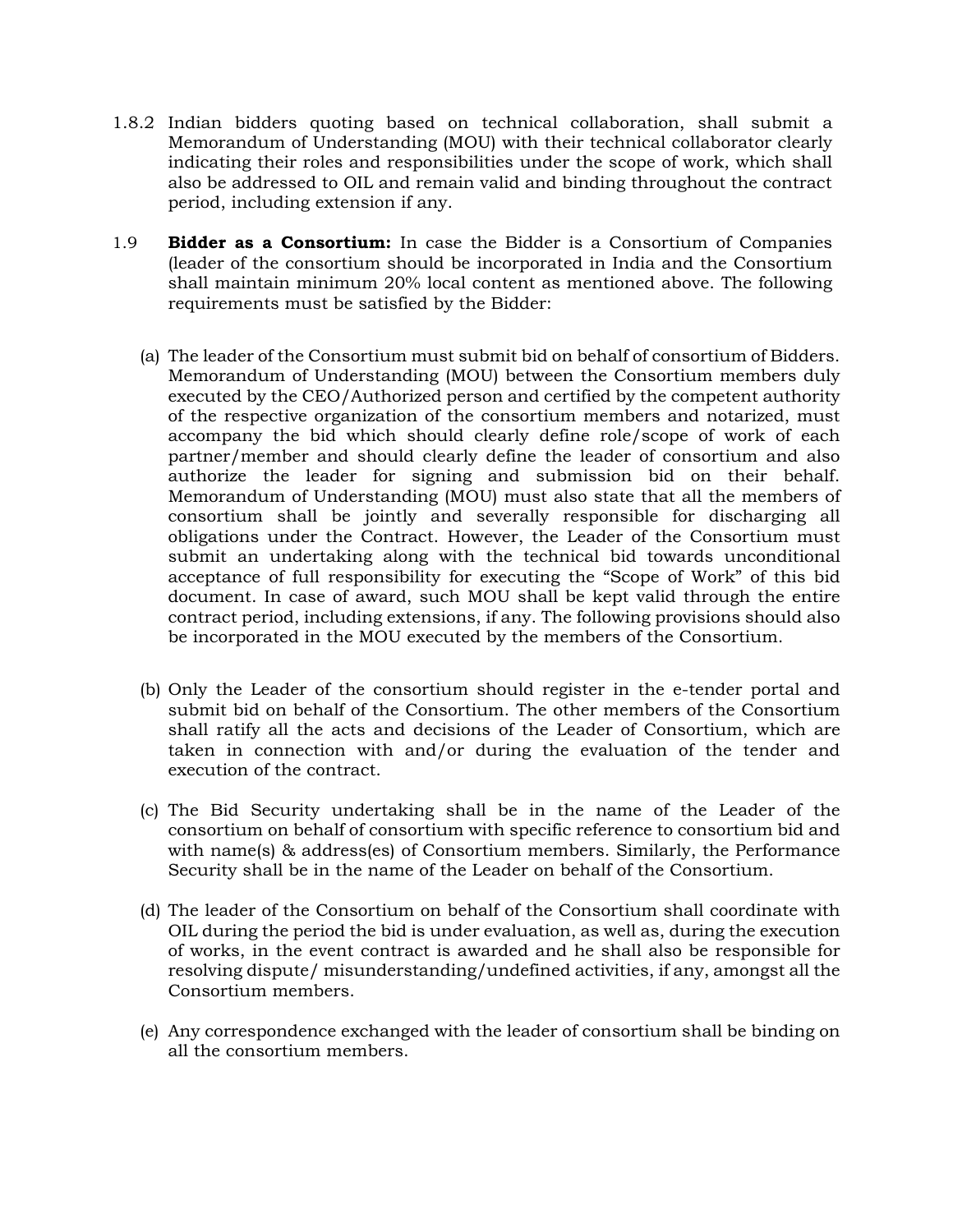- (f) Payment shall be made by OIL only to the leader of the consortium towards fulfilment of contract obligations.
- (g) In case of Consortium bids, the bid shall be digitally signed by the authorized representative of the leader of Consortium. The Power of Attorney from each member authorizing the leader for signing and submission of Bid on behalf of individual member must accompany the bid offer.
- (h) Documents/details pertaining to qualification of the BIDDER must be furnished by each partner/ member of consortium complete in all respects along with the bid clearly bringing up their experience especially in the form of work in their scope.
- (i) **Constitution of Consortium**: If during evaluation of bid, a consortium leader proposes any alterations/ changes in the constitution or replacement or inclusion or expulsion of any partner(s)/ member(s) of the consortium which had originally submitted the bid, to drive some advantages/benefits based on any development(s) having come to his knowledge at any time, the bid of such a consortium shall be liable for rejection.
- (j) **Signing of Contract**: In the event of award of contract to the consortium, the contract to be signed by all the members of the consortium and the liability of each one of them shall be jointly and severely.
- (k) Members of the consortium are not allowed to quote separately/independently against this tender. All the bids received in such case will be summarily rejected. Further, all bids from parties with technical support from the same Principal / Subsidiary / Co-subsidiary / Sister subsidiary will be rejected.
- (l) Certified copies (attested by Director/Company Secretary) of Board resolutions passed by respective Board of Directors of the companies (Consortium leader and members) agreeing to entering into such consortium with each other for submission of bid for the NIT and authorizing designated executives of each company to sign in the MOU to be provided along with the technical bid.
- (m)The consortium partners should satisfy the experience criteria as per Clause 1.3 above in their respective domain.
- (n) The MOU / Agreement should be legally valid i.e., it should be on a non-judicial stamp paper and notarized.
- 1 **Eligibility criteria in case Bid is submitted on the basis of the Technical Experience of the Parent/Subsidiary Company**: Offers of those bidders who themselves do not meet experience criteria as stipulated in clause 1.2 & 1.3 above can also be considered provided the bidder is a 100% subsidiary company of the parent company (Supporting Company) which meets the above mentioned experience criteria or the parent company can also be considered on the strength of its 100% subsidiary company (Supporting Company). However, the parent/subsidiary company (Supporting Company) of the bidder should on its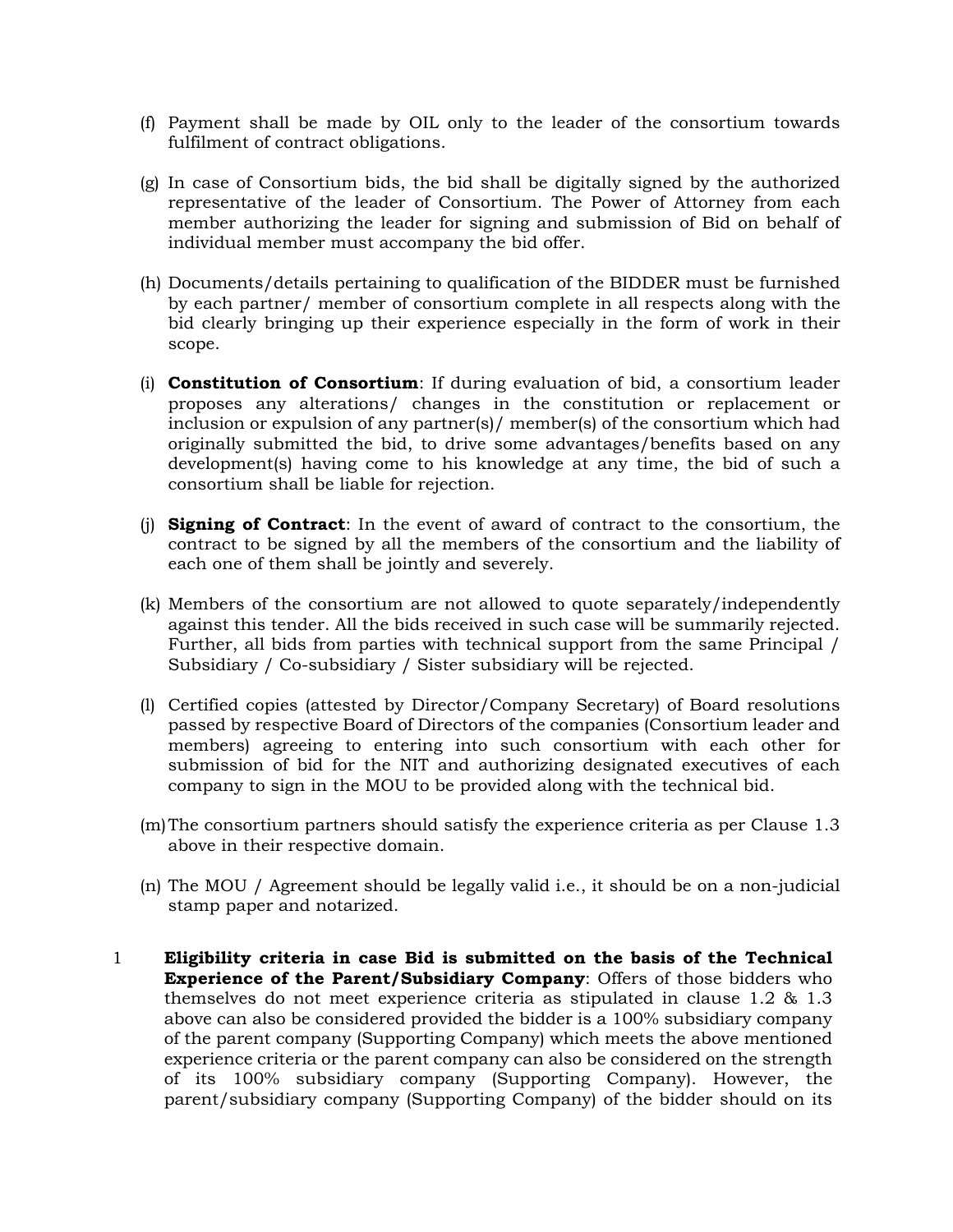own meet the technical experience as aforesaid and should not rely on its sister subsidiary/co-subsidiary company or through any other arrangement like technical collaboration etc. In that case, as the subsidiary company is dependent upon the technical experience of the parent company or vice-versa, with a view to ensure commitment and involvement of the parent/subsidiary company for successful execution of the contract, the participating bidder must enclose an agreement, as per format furnished vide Attachment-I, between the parent and the subsidiary company or vice-versa and Parent/Subsidiary Guarantee, as per format furnished vide Attachment-II, from the parent/subsidiary company to OIL for fulfilling the obligations under the agreement, along with the technical bid.

- 2 **Eligibility criteria in case Bid is submitted on the basis of the Technical Experience of Sister Subsidiary/Co-Subsidiary Company**: Offers of those bidders who themselves do not meet the technical experience criteria stipulated in clause 1.2 & 1.3 above can also be considered based on the experience of their Sister Subsidiary/Co-Subsidiary company within the ultimate parent/holding company subject to meeting the following conditions:
	- (a) Provided that the sister subsidiary/co‐subsidiary company and the bidding company are both 100% subsidiaries of an ultimate parent/holding company either directly or through intermediate 100% subsidiaries of the ultimate parent/holding company or through any other 100% subsidiary company within the ultimate parent/holding company. Documentary evidence to this effect to be submitted by the ultimate parent/holding company along with the technical bid.
	- (b) Provided that the sister subsidiary/co-subsidiary company on its own meets the technical experience criteria laid down in clause 1.2 & 1.3 above and not through any other arrangement like technical collaboration etc.
	- (c) Provided that with a view to ensure commitment and involvement of the ultimate parent/holding company for successful execution of the contract, the participating bidder must submit an agreement, as per format furnished vide Attachment-III, between them, their ultimate parent/holding company, along with the technical bid.
	- (d) In the situations mentioned in clauses 1.13 and 1.14, following conditions are required to be fulfilled/documents to be submitted:
	- i) Undertaking by Supporting Company to provide a Performance Security (as per format and instructions enclosed at Proforma-P), equivalent to 50% of the value of the Performance Security which is to be submitted by the bidding company, in case the supported bidding company is the successful bidder. In cases where foreign based ultimate parent does not have Permanent Establishment in India, the bidding company can furnish Performance Security for an amount which is sum of Performance Security amount to be submitted by the bidder and additional 50% Performance Security amount required to be submitted by the ultimate parent. In such case bidding company shall furnish an undertaking that their foreign based ultimate parent is not having any Permanent Establishment in India in terms of Income Tax Act of India.
	- ii) Undertaking from the supporting company to the effect that in addition to invoking the Performance Security submitted by the contractor, the Performance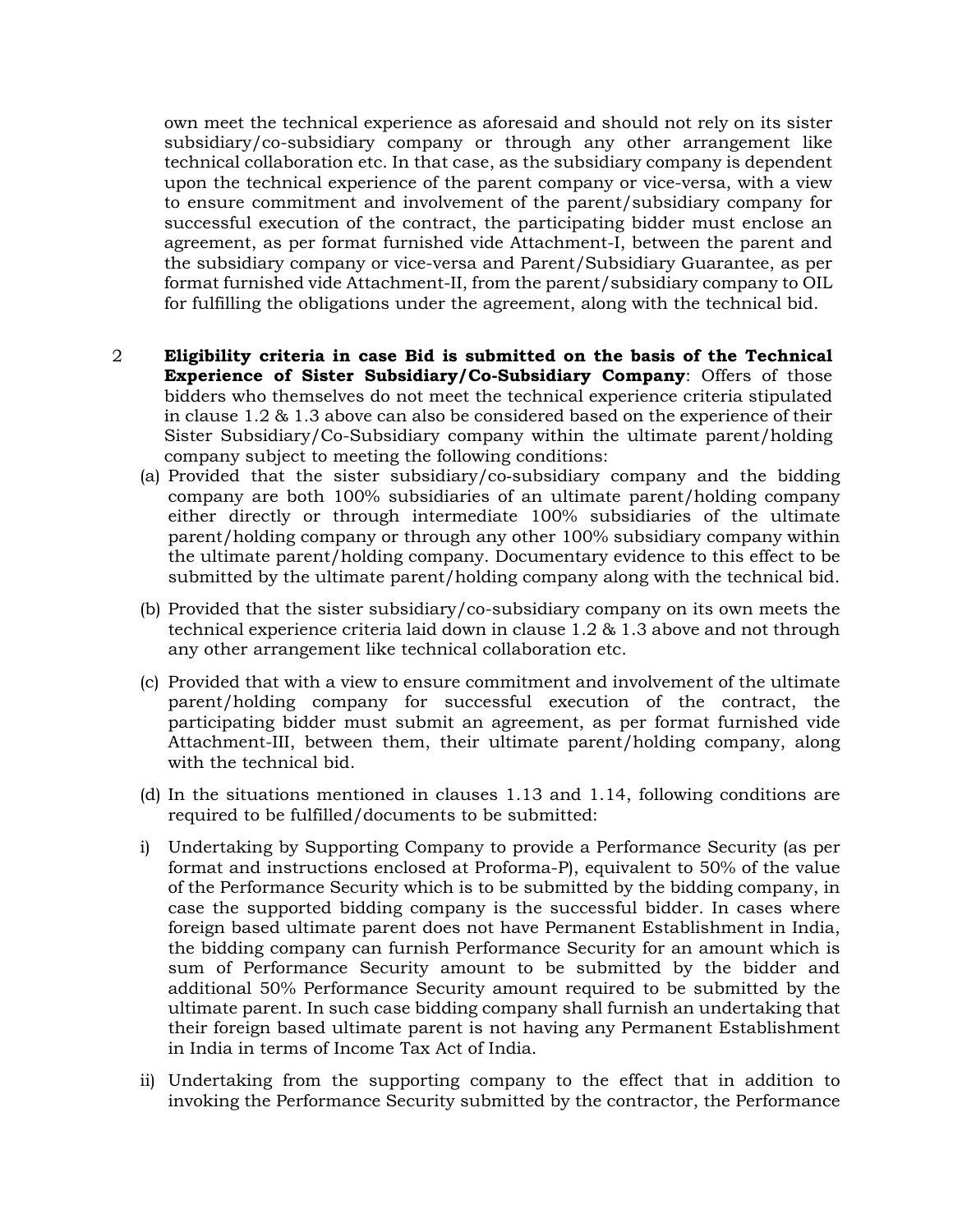Security provided by supporting company shall be invoked by OIL due to nonperformance of the contractor.

 **Note:** In case Supporting Company fails to submit Performance Bank Guarantee as per  $1.11(d)(i)$  above, action shall be taken on the bidder as per clause 3.3 of Commercial criteria.

3 Any party who is extending support by way of entering into consortium /Joint Venture agreement with another party shall not be allowed to submit an independent Bid against this tender. Under such situation both the Bids shall be rejected. Further, all Bids from parties with technical collaboration support from the same principal against this tender shall be rejected.

## 2.0 **FINANCIAL CRITERIA :**

- 2.1 Annual Financial Turnover of the Bidder during any of preceding three financial/ accounting years from the original bid closing date should be at least **INR 16.11 Cr**.
- 2.2 "**Net Worth**" of the Bidder should be positive for the preceding financial/ accounting year.
- 2.3 Documentary evidence in the form of Audited Balance Sheet and Profit & Loss Account for the preceding 03(three) financial/accounting years should be submitted along with the technical bid.

Considering the time required for preparation of Financial Statements, if the last date of preceding financial / accounting year falls within the preceding six months / within the due date for furnishing of audit report as per Section 139(1) of IT Act, 1961 (read along with latest circulars/notifications issued by CBDT from time to time) reckoned from the original Bid Closing Date and the Financial Statements of the preceding financial / accounting year are not available with the Bidder, then the financial turnover of the previous three financial / accounting years excluding the preceding financial / accounting year will be considered. In such cases, the Net worth of the previous financial / accounting year excluding the preceding financial / accounting year will be considered. However, the Bidder has to submit an affidavit/undertaking certifying that *"the balance sheet/Financial Statements for the financial year ......... (as the case may be) has actually not been audited so far"*.

#### **Notes :**

- (a) For proof of Annual Turnover & Net worth any one of the following document must be submitted along with the bid:-
- i) A certificate issued by a practicing Chartered Accountant (with Membership Number, Firm Registration Number and UDIN (Unique Document Identification Number)), certifying the Annual turnover & Net worth as per format prescribed in Proforma-N.

#### OR

ii) Audited Balance Sheet along with Profit & Loss account. In case of foreign Bidders, self-attested/ digitally signed printed published accounts are also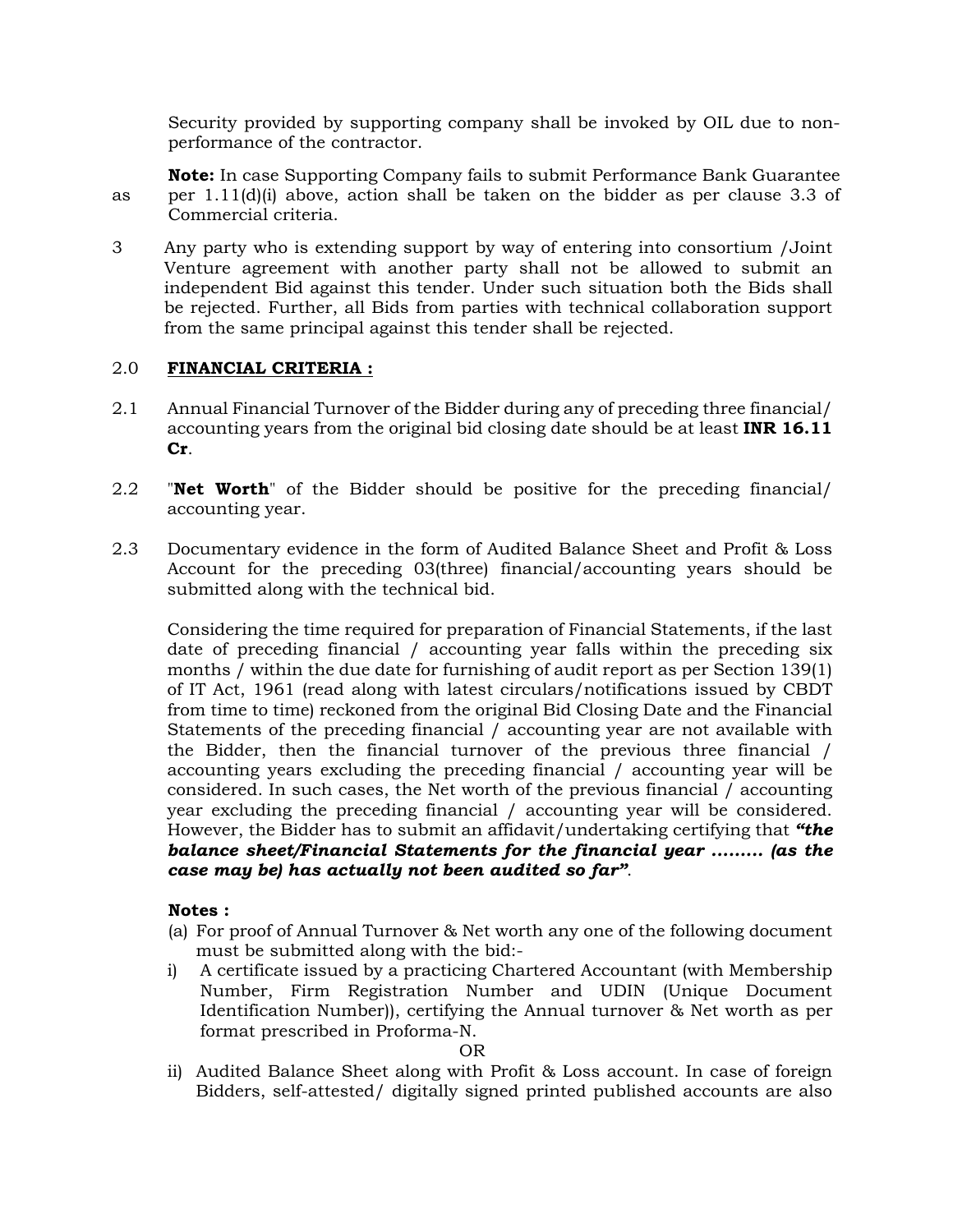### acceptable.

b) In case the Bidder is a Central Govt. Organization/PSU/State Govt. Organization/Semi-State Govt. Organization or any other Central/State Govt. Undertaking, where the auditor is appointed only after the approval of Comptroller and Auditor General of India and the Central Government, their certificates may be accepted even though FRN is not available. However, Bidder to provide documentary evidence for the same.

- 2.4 In case the Audited Balance sheet and Profit Loss Account submitted along with the bid are in currencies other than INR, the Bidder shall have to convert the figures in equivalent INR considering the prevailing conversion rate on the date on which the Audited Balance Sheet and Profit & Loss Account is signed. A CA Certificate is to be submitted by the Bidder regarding converted figures in equivalent INR.
- 2.5 In case the Bidder is subsidiary company (should be a wholly owned subsidiary of the parent/ultimate parent/holding company) who does not meet financial criteria by itself and submits his bid based on the strength of his parent/ultimate parent/holding company, then following documents need to be submitted.
	- i) Turnover of the parent/ultimate parent/holding company should be in line with Para 2.1 above.
	- ii) Net Worth of the parent/ultimate parent/holding company should be positive.
	- iii) Corporate Guarantee (as per Attachment-IV) on parent/ultimate parent/holding company's company letter head signed by an authorised official undertaking that they would financially support their wholly owned subsidiary company for executing the project/job in case the same is awarded to them.
	- iv) Document of subsidiary company towards wholly owned subsidiary of the parent/ultimate parent/holding company.
- 2.6 In case, the Bidder is a consortium of companies, at least one member of the consortium to meet the financial turnover criteria vide para 2.1 above. The other members of consortium should meet minimum turnover of atleast **INR 8.06 Cr.** in any of the preceding 3 financial years.

# **3.0 COMMERCIAL CRITERIA**

The following vital commercial criteria should be strictly complied with failing which the bid will be rejected:

3.1 Bids shall be submitted under single stage two Bid system i.e. Technical Bid and Priced Bid separately in the OIL's e-Tender portal. The Technical Bid is to be uploaded as per Scope of Work & Technical Specification of the tender in "Technical RFx Response" Tab and Priced Bid as per **Proforma-B** uploaded in the "Notes & Attachments" Tab. Bids shall be rejected outright if the prices are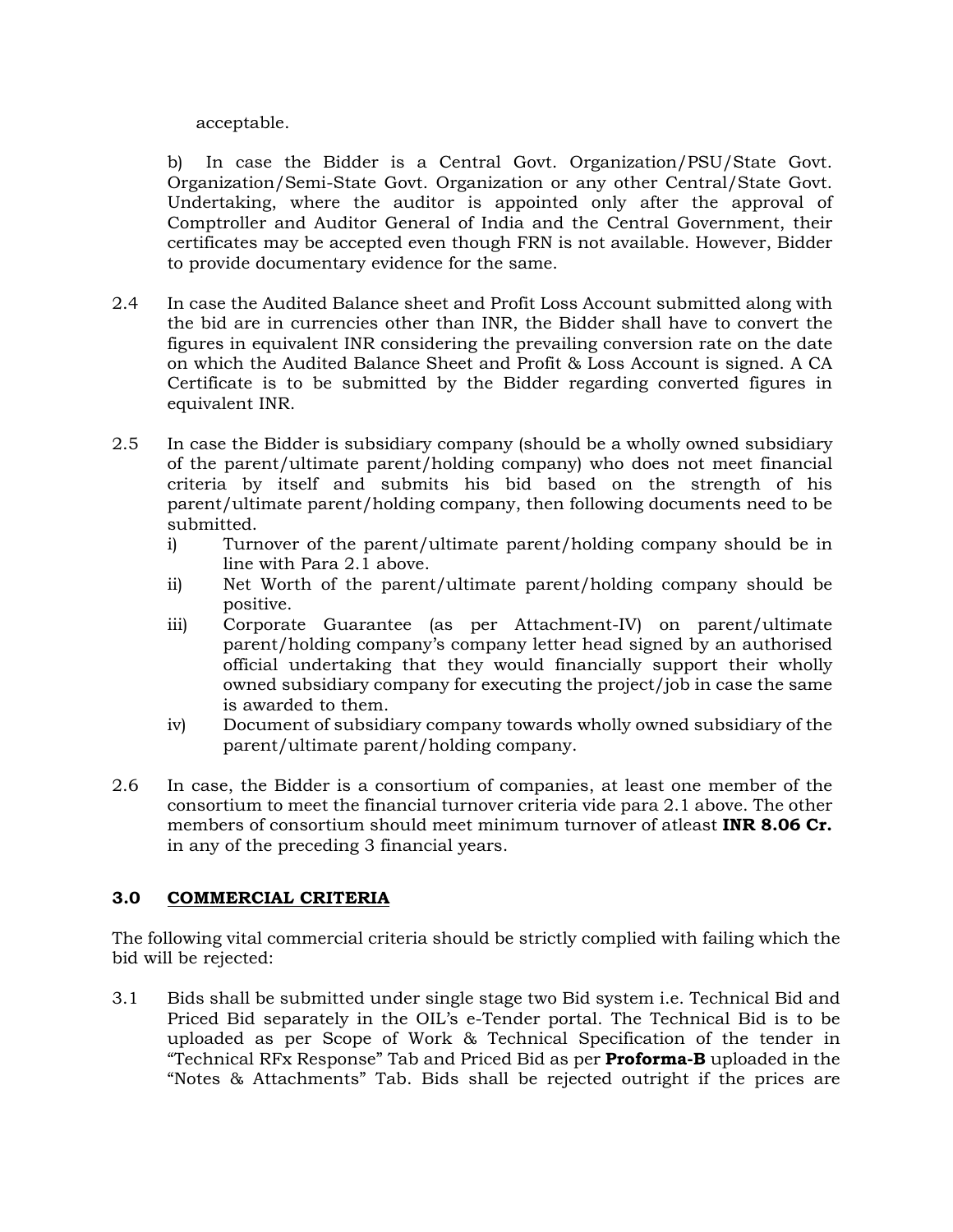indicated in the technical bids. Bids not conforming to this two bid system shall be **rejected outright**.

- 3.2 Bidder shall offer firm prices. Price quoted by the successful Bidder must remain firm during the execution of the contract and not subject to variation on any account.
- 3.3 Bids with shorter validity i.e. less than 120 days from the bid closing date shall be rejected as being non-responsive.
- 3.4 No bid security shall be applicable against this tender. Instead of bid security, all the bidders are required to sign a Bid Security Declaration (Proforma-S) accepting that if they withdraw or modify their Bids during the period of validity, or if they are awarded the contract and they fail to sign the contract, or submit the performance security (including performance security by supporting company, in case applicable) before the deadline defined in the NIT, they will be suspended for a period of two years. This suspension of two years shall be automatic without conducting any enquiry.
- 3.5 The Integrity Pact must be uploaded in OIL's E-Procurement portal along with the Technical Bid duly signed by the same signatory who signed the Bid i.e. who is duly authorized to sign the Bid. If any Bidder refuses to sign Integrity Pact or declines to submit the Integrity Pact, their bid shall be rejected straightway.
- 3.6 Bids received through the e-procurement portal shall only be accepted. Bids received in any other from shall not be accepted.
- 3.7 Bids submitted after the Bid Closing Date and Time shall be rejected.
- 3.8 The bid documents are not transferable. Bids made by Bidders who have not been issued the bid documents from the Company shall be rejected.
- 3.9 Bids shall be typed or written in indelible ink and shall be digitally signed by the Bidder or his authorized representative.
- 3.10 Bids shall contain no interlineations, erasures or over writing except as necessary to correct errors made by Bidders, in which case such corrections shall be initialed by the person(s) signing the bid.
- 3.11 Bidders must quote rates in accordance with the price schedule outlined in **PRICE BID FORMAT (Proforma-B)**; otherwise the Bid will be rejected. However, if no charge is involved for any of the work/item, '**NIL**' should be mentioned against such part of work. If any item in the Price Bid Format is left blank, then it will be construed that for that item bidder has quoted rate as "0". However, if a bidder indicates that they are not quoting for all the items then their offer will be rejected.
- 3.12 Any Bid containing false statement shall be rejected.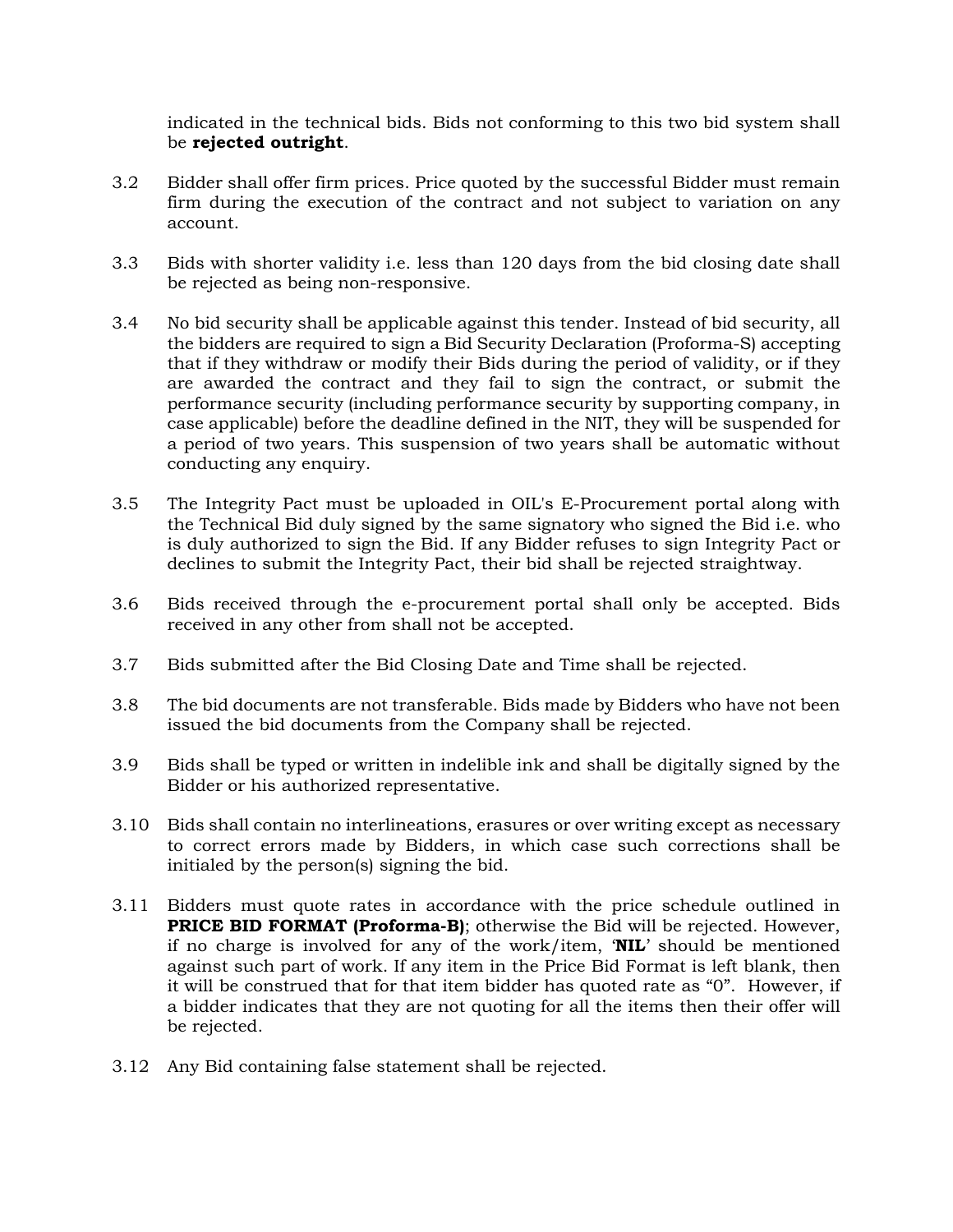- 3.13 Bidder shall bear, within their quoted rates, all the taxes and duties including the personal tax as applicable in respect of their personnel and sub-contractor's personnel, arising out of execution of the contract. Also, the Corporate Tax as applicable on the income from the contract will be to Contractor's account. However, their rates will be exclusive of GST and same has to be quoted in the space provided in the Price Bid Format.
- 3.14 Bidders shall quote directly and not through their Agent/ Representative/Retainer/Associate in India. Bids submitted by Indian Agent/ Representative/Retainer/Associate on behalf of their foreign principals will not be considered and will be rejected straightway. One Indian Agent/Representative/Retainer/Associate cannot represent more than one foreign principal.
- 3.15 Bidder must comply to clause no. 39.0 (Independent Inspection of Bid Documents) of Part-1, Instruction to Bidders failing which their offer shall be summarily rejected.

3.16 There must be no exception to the following Clauses including sub-clauses, otherwise the Bid will be rejected: i) Performance Guarantee Clause ii) Force Majeure Clause iii) Tax Liabilities Clause iv) Arbitration Clause v) Acceptance of Jurisdiction and Applicable Law vi) Liquidated damage and penalty clause vii)Safety & Labor Law viii)Termination Clause ix) Integrity Pact x) Withholding Clause

3.17 **Customs duty**: The Services under the contract shall be carried out in PML and OALP blocks of OIL, thus, customs duty is not payable on items imported for execution of the contract. The Bidder should take note of this while submitting bid against the tender.

## **4.0 GENERAL**

- 4.1 The compliance statement (enclosed **Proforma–D**) should be digitally signed and uploaded along with the technical bid (un-priced). The compliance Statement **(Proforma-D)** clearly indicating **"NIL Exception/Deviation"** to Tender clauses should be uploaded along with the Technical bid.
- 4.2 To ascertain the substantial responsiveness of the bid the Company reserves the right to ask the bidder for clarification in respect of clauses covered under BEC also and such clarifications fulfilling the BEC clauses in toto must be received on or before the deadline given by the Company, failing which the offer will be summarily rejected.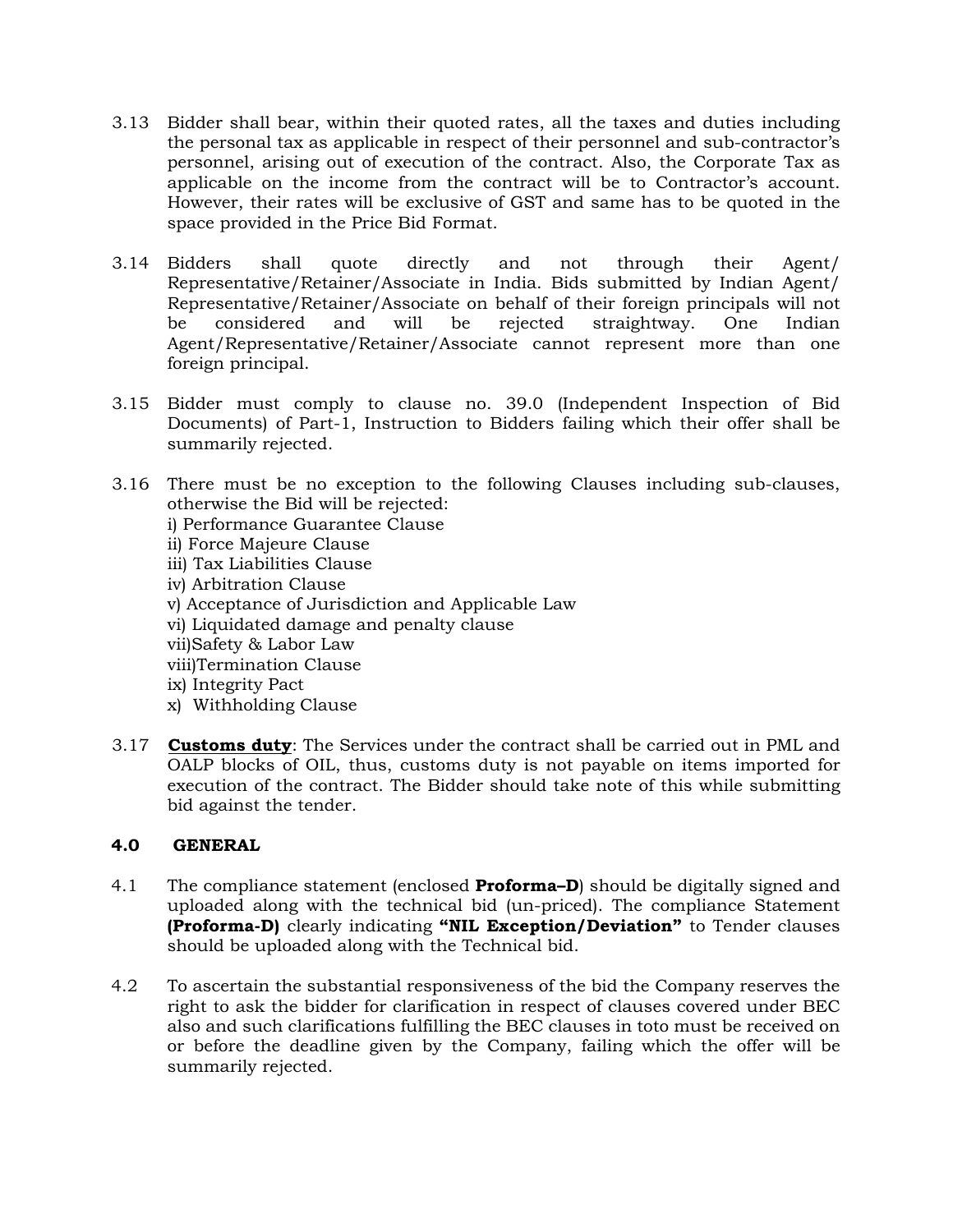- 4.3 If any clauses in the BEC contradict clauses elsewhere in the Bid Document, then the clauses in the BEC shall prevail.
- 4.4 The Company reserves the right to cancel/withdraw the tender or annul the bidding process at any time prior to award of contract, without thereby incurring any liability to the bidders or any obligation to inform the bidders of the grounds of Company's action.
- 4.5 Bid involving a party in any form whose name is appearing in the prevailing list of banned/blacklisted vendors of OIL INDIA LIMITED shall be rejected outright.
- 4.6 Arithmetical errors, if any, in the price bids will be rectified on the following basis. "If there is a discrepancy between the Unit Rate and Total Amount (that is obtained by multiplying Unit Rate with Quantity), the unit rate shall prevail and the total amount shall be corrected accordingly. Similarly, if there is a discrepancy between words and figures, the amount quoted in words will prevail. If there is discrepancy between the percentage terms and calculated amount, the amount will be rectified by re-calculating the amount as per the percentage terms. Any bidder who does not accept the said correction procedure, their bid will be rejected."
- 4.7 **Goods & Service Tax:** The bidder is to quote the rates/prices inclusive of all statutory liabilities, except the Goods & Service Tax (GST). GST as applicable shall be extra to OIL's account limiting to the rate quoted by the bidder until any statutory change takes place. However, the liability of payment of GST will rest on the Contractor.
- 4.8 For conversion of foreign currency into Indian currency for evaluation of Bids, Bill selling Card rate declared by State Bank of India, one day prior to the date of Priced Bid opening shall be considered. However, if the time lag between the opening of the bids and final decision exceeds 3 (three) months, then Bill Selling Card rate declared by SBI on the date prior to the date of final decision shall be adopted for conversion and evaluation.
- 4.9 **Purchase Preference for Micro & Small Enterprise:** Purchase Preference to MSE bidders is applicable against this tender and shall be evaluated as mentioned under clause no. 41.0 of Part-I, Instruction to Bidders. Bidders to take note of the same and quote accordingly.
- 4.10 Provisions such as seeking support from another company by way of technical collaboration, submission of JV/ consortium bid, etc., wherever allowed in the tender document shall be available to all interested bidders including MSEs. In those scenarios, MSEs quoting on the strength of technical collaborators will be eligible for the benefits reserved for MSEs (i.e. exemption from payment of EMD and purchase preference). However, in case of submission of Consortium bids by MSEs, in order to avail the benefits reserved for MSEs (i.e. exemption from payment of EMD and purchase preference), the MSE bidder shall have to rely on their own strength or on the strength of another MSE only to meet the various tender requirement including technical and financial evaluation criteria. In that case all the members of the Consortium including the leader of the Consortium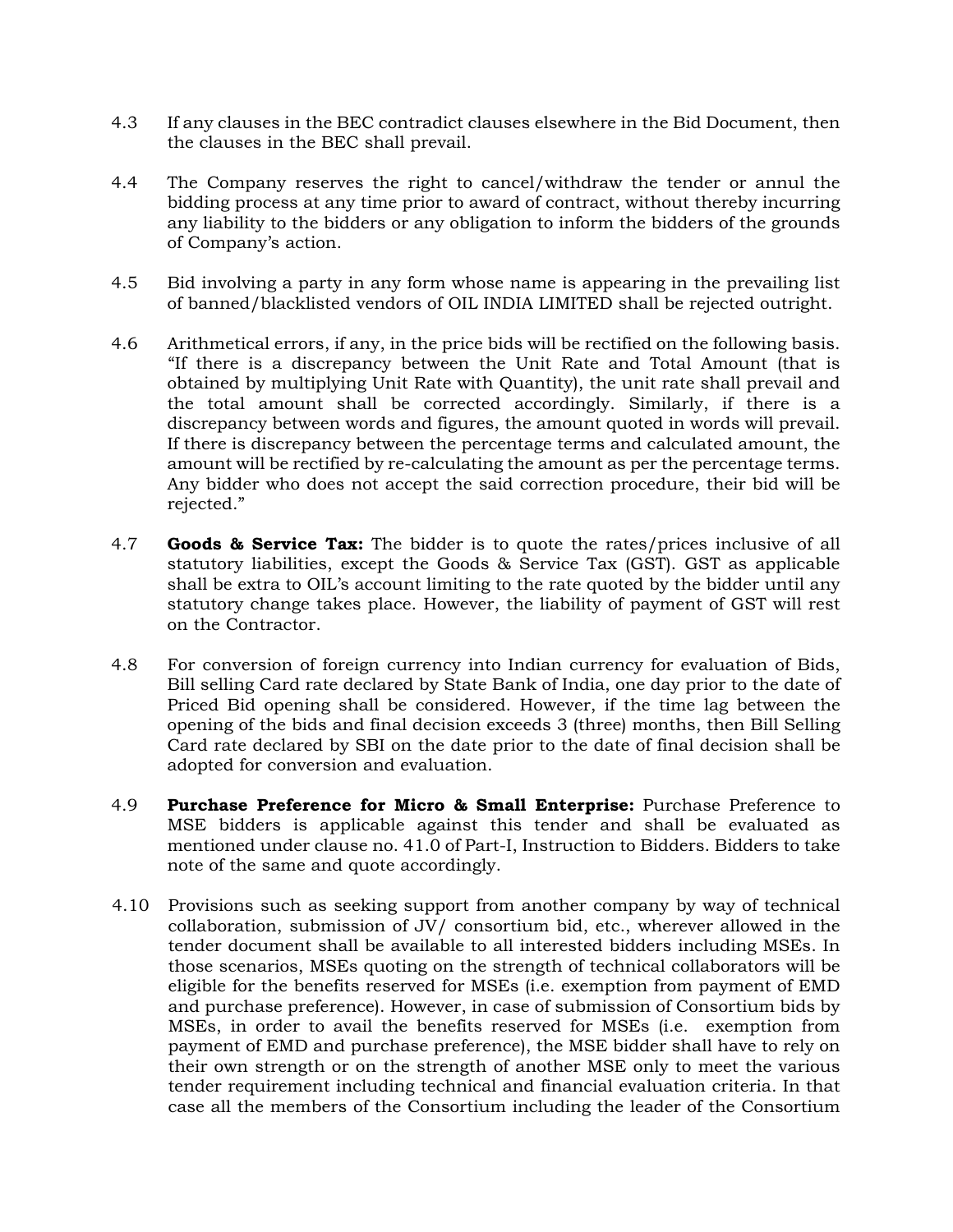should be the eligible MSEs. Further, in case of bid from incorporated JVC, in order to avail the above MSE benefits, the bidder i.e. JVC shall have to be MSE.

- 4.11 **Purchase Preference Policy (Linked with Local Content) (PP-LC):** Purchase Preference Linked with Local Content to LC bidders is applicable against this tender and shall be evaluated as mentioned under clause no. 42.0 of Part-I, Instruction to Bidders. Bidders to take note of the same and quote accordingly.
- 4.12 Where both MSE and PPLC bidder(s) are entitled to Purchase Preference and neither of them is L-1, eligible MSE(s) (in order of ranking among MSEs) shall get preference over eligible PPLC bidder(s) to match their rates with that of L-1 bidder for award of contract. However, if eligible MSE(s) decline(s) to match down the price, then the eligible PPLC bidder(s) in order of ranking among themselves shall be given the opportunity to match down its price to the price of L-1 bidder for award of contract.
- 4.13 Where MSE is already L-1 in the tender evaluation, contract for L-1 portion shall be straightway awarded to MSE, without considering any Purchase Preference for PPLC bidder.
- 4.14 In case of participation of MSE and LC vendor against the tender, MSE vendor will be given preference over LC bidder to match with L1 bidder as per Public Procurement Policy. MSE vendor will be evaluated with 15% PP and LC vendor will be evaluated with 20% PP as MSE vendor does not have Local Content conditions as per Public Procurement Policy and the PP-LC policy is not applicable for DMEP and MSME.
- 4.15 Tenders involving eligible/qualified MSME Vendors as well as LC Vendors, preference regarding placement of order shall be accorded to MSME Vendors in line with Public Procurement Policy over PP-LC Policy.
- 4.16 In case a bidder is eligible to seek benefits under PP-LC policy as well as Public Procurement Policy for MSEs-Order 2012, then the bidder must categorically seek benefits against only one of the two policies i.e. either PP-LC or MSE policy.
- 4.17 The quantities shown against each item in the "Price Bid Format (i.e. in Proforma-B)" are tentative quantities and shall be considered for the purpose of Bid Evaluation. It is, however, to be clearly understood that the assumptions made in respect of the number of days/parameters for various operations are only for the purpose of evaluation of the bid and the Contractor shall be paid on the basis of actual quantum of jobs carried out during job execution. However, execution of jobs in excess of the quantity mentioned herein requires Company's prior approval.
- 4.18 To ascertain the inter-se-ranking, the comparison of the responsive bids will be made subject to loading for any deviation. Commercial Bids shall be evaluated taking into account the rates quoted in the PRICE BID FORMAT as per Proforma  $- B.$
- 4.19 Quoted rates must be in compliance to following stipulations: